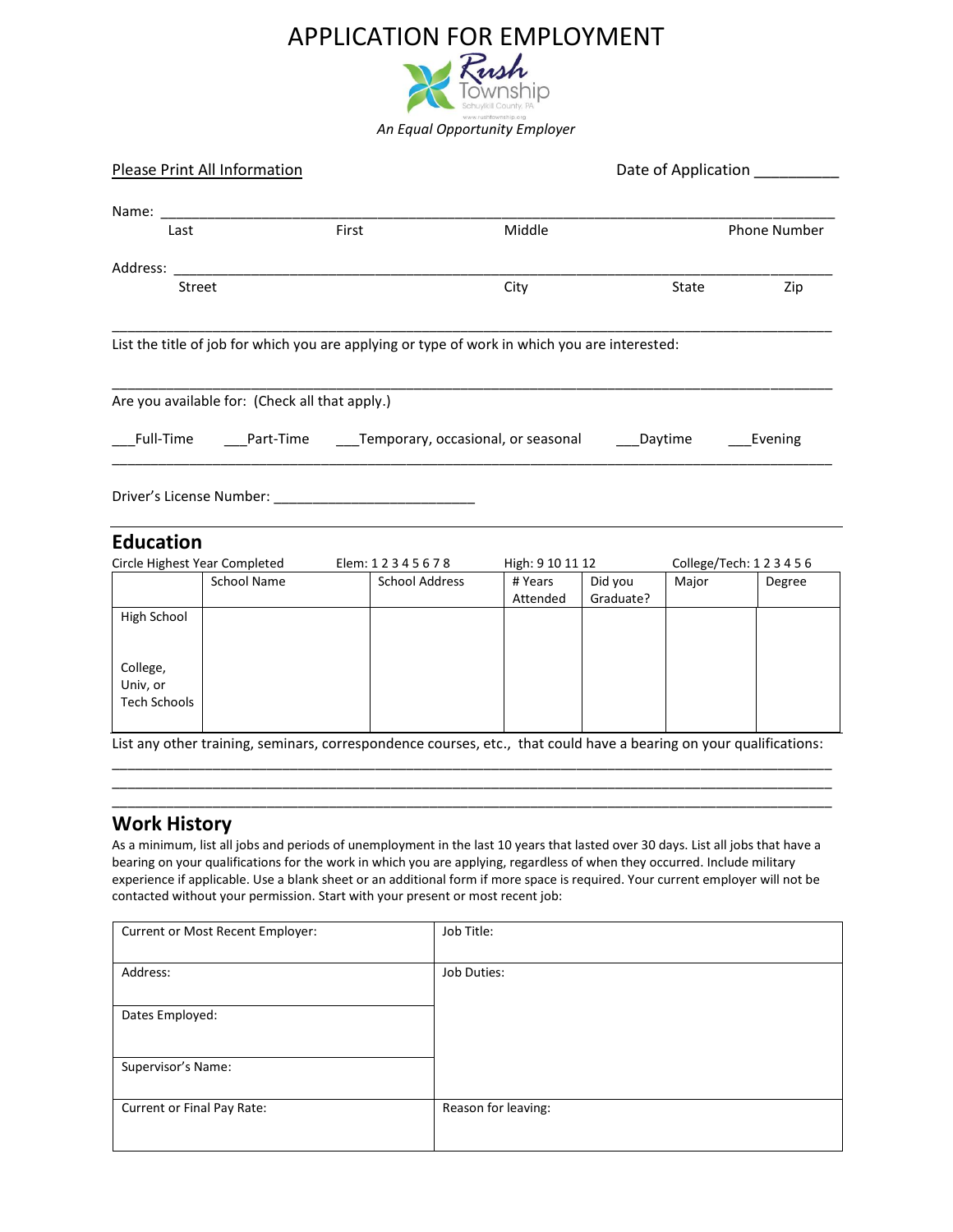| Current or Most Recent Employer: | Job Title:          |
|----------------------------------|---------------------|
| Address:                         | Job Duties:         |
| Dates Employed:                  |                     |
| Supervisor's Name:               |                     |
| Current or Final Pay Rate:       | Reason for leaving: |

| Current or Most Recent Employer: | Job Title:          |
|----------------------------------|---------------------|
| Address:                         | Job Duties:         |
| Dates Employed:                  |                     |
| Supervisor's Name:               |                     |
| Current or Final Pay Rate:       | Reason for leaving: |

| Current or Most Recent Employer: | Job Title:          |
|----------------------------------|---------------------|
| Address:                         | Job Duties:         |
| Dates Employed:                  |                     |
| Supervisor's Name:               |                     |
| Current or Final Pay Rate:       | Reason for leaving: |

| Current or Most Recent Employer: | Job Title:          |
|----------------------------------|---------------------|
| Address:                         | Job Duties:         |
| Dates Employed:                  |                     |
| Supervisor's Name:               |                     |
| Current or Final Pay Rate:       | Reason for leaving: |
|                                  |                     |

**\_\_\_**Check here if more information is attached.

If at any of the previously listed schools or employers you were known by any other name, list it below:

\_\_\_\_\_\_\_\_\_\_\_\_\_\_\_\_\_\_\_\_\_\_\_\_\_\_\_\_\_\_\_\_\_\_\_\_\_\_\_\_\_\_\_\_\_\_\_\_\_\_\_\_\_\_\_\_\_\_\_\_\_\_\_\_\_\_\_\_\_\_\_\_\_\_\_\_\_\_\_\_\_\_\_\_\_\_\_\_\_\_\_\_\_\_\_\_\_\_\_\_\_\_\_\_ Last **Example 2018** Class Controller Middle

Are you able to perform the work of the job for which you are applying? **\_\_YES \_\_NO** (If no, see supplemental form or attach an explanation of any accommodations needed). The employer will make reasonable accommodations if necessary to enable you to perform a job. The need for a reasonable accommodation will not be a factor in consideration for employment.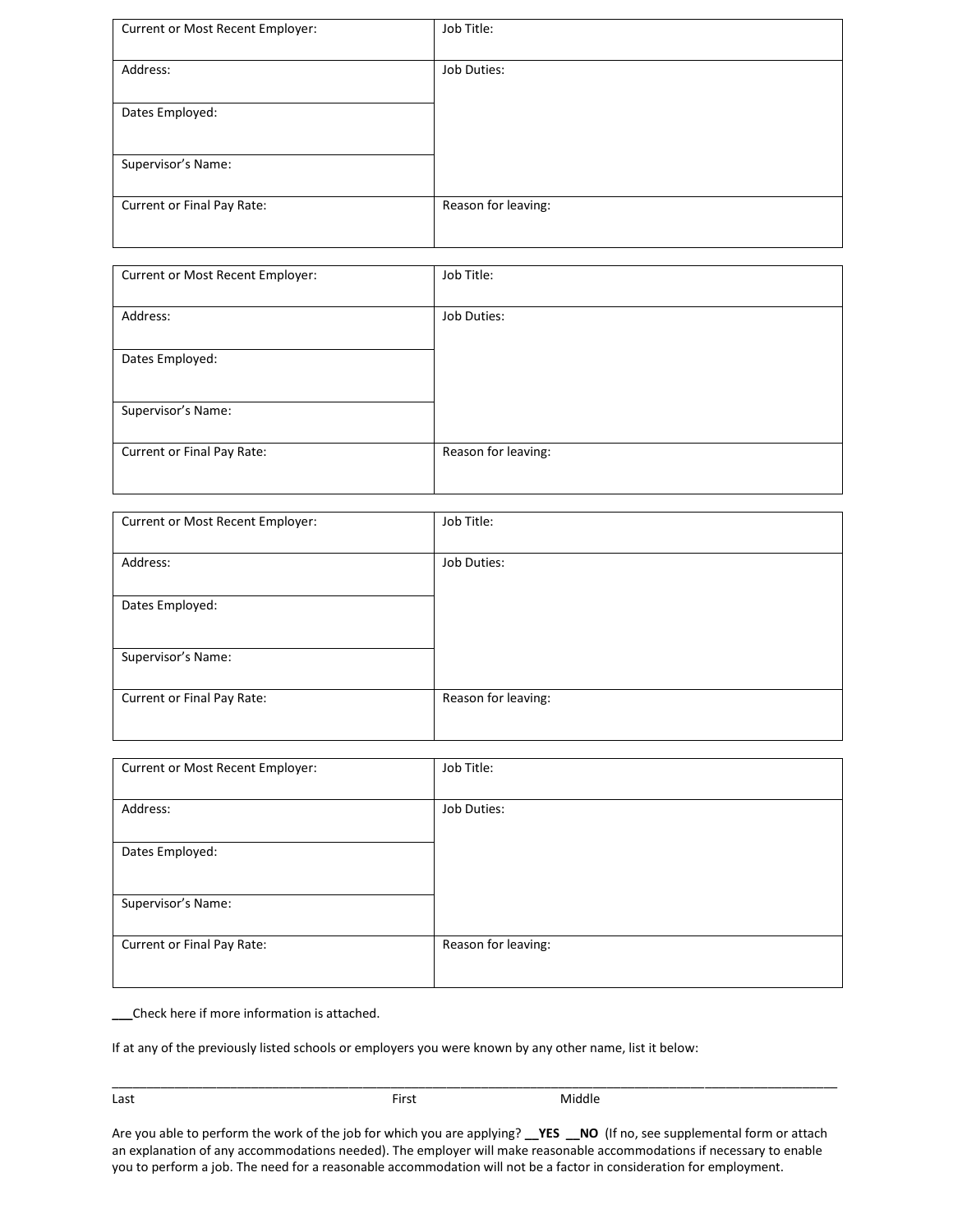1. List any licenses or certifications you hold that have a bearing on your qualifications:

|    |      |                         | 2. Have you ever had a license or certification revoked or suspended? _____Yes ______No If yes, please explain:                                                                                                                                                                                                   |         |              |
|----|------|-------------------------|-------------------------------------------------------------------------------------------------------------------------------------------------------------------------------------------------------------------------------------------------------------------------------------------------------------------|---------|--------------|
|    |      |                         |                                                                                                                                                                                                                                                                                                                   |         |              |
|    |      |                         | 3. Have you ever been fired or asked to resign from a job? Pes No                                                                                                                                                                                                                                                 |         |              |
|    |      |                         | 4. Are you 18 years of age or older? ___Yes __No (If you are under eighteen, you must present a certificate<br>from your school district stating your eligibility to work.)                                                                                                                                       |         |              |
|    |      |                         | 5. Are you legally eligible to be employed in the United States of America? ___Yes ___No (If hired, you will be<br>required to show documentation verifying your eligibility.)                                                                                                                                    |         |              |
|    |      |                         | 6. Have you ever been convicted of or pled guilty to a crime other than summary offenses or traffic violations?<br>_____Yes _____No If yes, please explain below. (A conviction will not be a disqualification from employment<br>unless it has a bearing on your qualifications.)                                |         |              |
|    |      |                         | Is there any other information we should be aware of which has a bearing on your qualifications for the work for<br>which you are applying? ____Yes _____No (If yes, list below or on a separate sheet. Do not volunteer any<br>information about your age, sex, religion, race, national origin, or disability.) |         |              |
|    |      |                         |                                                                                                                                                                                                                                                                                                                   |         |              |
|    |      | <b>References</b>       | List as least three references who know you personally and who are familiar with your work qualifications and who                                                                                                                                                                                                 |         |              |
|    |      | are not related to you: |                                                                                                                                                                                                                                                                                                                   |         |              |
|    | Name |                         | How Known                                                                                                                                                                                                                                                                                                         | Address | Phone Number |
| 1. |      |                         |                                                                                                                                                                                                                                                                                                                   |         |              |
| 2. |      |                         |                                                                                                                                                                                                                                                                                                                   |         |              |
| 3. |      |                         |                                                                                                                                                                                                                                                                                                                   |         |              |

I certify that to the best of my knowledge, the information on this form is correct and complete. I understand that any misrepresentation on this application will be cause for me to be dropped from further consideration, or if I have been hired, may be grounds for my dismissal.

\_\_\_\_\_\_\_\_\_\_\_\_\_\_\_\_\_\_\_\_\_\_\_\_\_\_\_\_\_\_\_\_\_\_\_\_\_\_\_\_\_\_\_\_\_\_\_\_\_\_\_\_\_\_\_\_\_\_\_\_\_\_\_\_\_\_\_\_\_\_\_\_\_\_\_\_\_\_\_\_\_\_\_\_\_\_\_\_\_\_\_\_\_\_\_\_\_\_\_\_\_\_\_\_

\_\_\_\_\_\_\_\_\_\_\_\_\_\_\_\_\_\_\_\_\_\_\_\_\_\_\_\_\_\_\_\_\_\_\_\_\_\_\_\_\_\_\_\_\_\_\_\_\_\_\_\_\_\_\_\_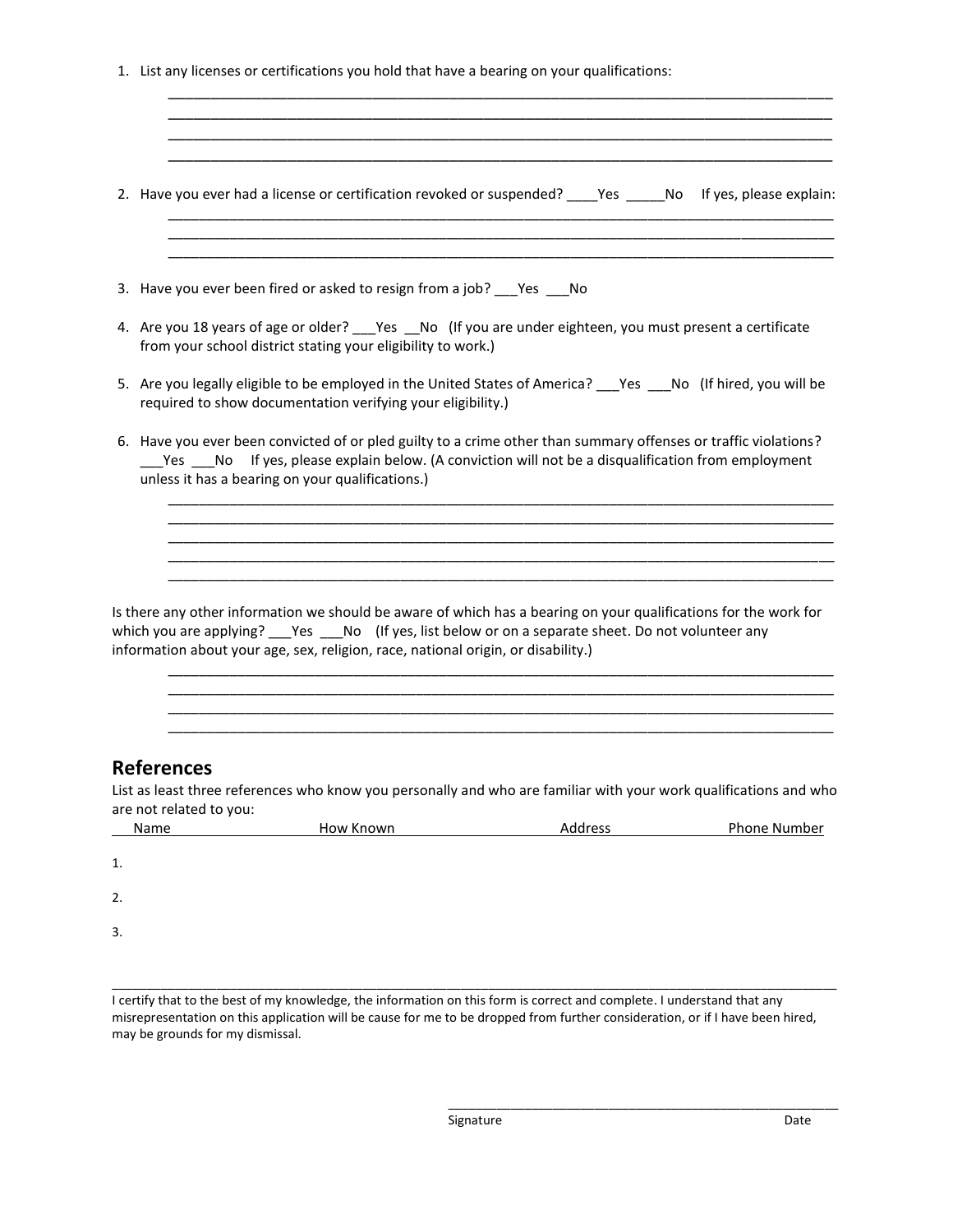| Please answer the following questions, only if they are applicable to the type or work for which you are applying. If<br>you are filling out a general application for our files, answer those questions which, in your judgment, are related<br>to the type of work you are seeking: |
|---------------------------------------------------------------------------------------------------------------------------------------------------------------------------------------------------------------------------------------------------------------------------------------|
| 1. Can you type? ___ Yes ___ No Speed (correct words per minute) ______________                                                                                                                                                                                                       |
| 2. Can you take dictation without mechanical assistance? ___ Yes ___ No<br>Speed (spoken words per minute) _________________                                                                                                                                                          |
| 3. Can you operate any type of electronic word processing equipment? _____Yes _____No                                                                                                                                                                                                 |
|                                                                                                                                                                                                                                                                                       |
|                                                                                                                                                                                                                                                                                       |
| 5. Do you possess a valid Pennsylvania motor vehicle operator's license? _____Yes _____No                                                                                                                                                                                             |
| 6. What types of motor vehicles and construction equipment can you operate? [10] The content of the content of                                                                                                                                                                        |
|                                                                                                                                                                                                                                                                                       |
| 7. Are you available for overnight travel? ___ Yes ___ No                                                                                                                                                                                                                             |
| 8. Are you available for occasional overtime work? ___ Yes ___ No                                                                                                                                                                                                                     |
| 9. Can you begin work within 4 weeks of a job offer? Yes No If no, when?                                                                                                                                                                                                              |
| 10. Have you ever been refused bond? ___ Yes ___ No                                                                                                                                                                                                                                   |
| 11. Can you understand (U), read (R), speak (S), or write (W) any language other than English? ___Yes ___No                                                                                                                                                                           |
| If yes, list:<br>$\underline{\mathsf{U}}$<br>Language<br>$\overline{R}$<br>$\overline{S}$<br>$\underline{\mathsf{W}}$<br>1.<br>2.<br>$\frac{1}{2}$<br>3.                                                                                                                              |

12. Are you now serving or have you ever served in any branch of the U.S. Military Services, including the National Guard or Reserves? \_\_\_ Yes \_\_\_\_ No